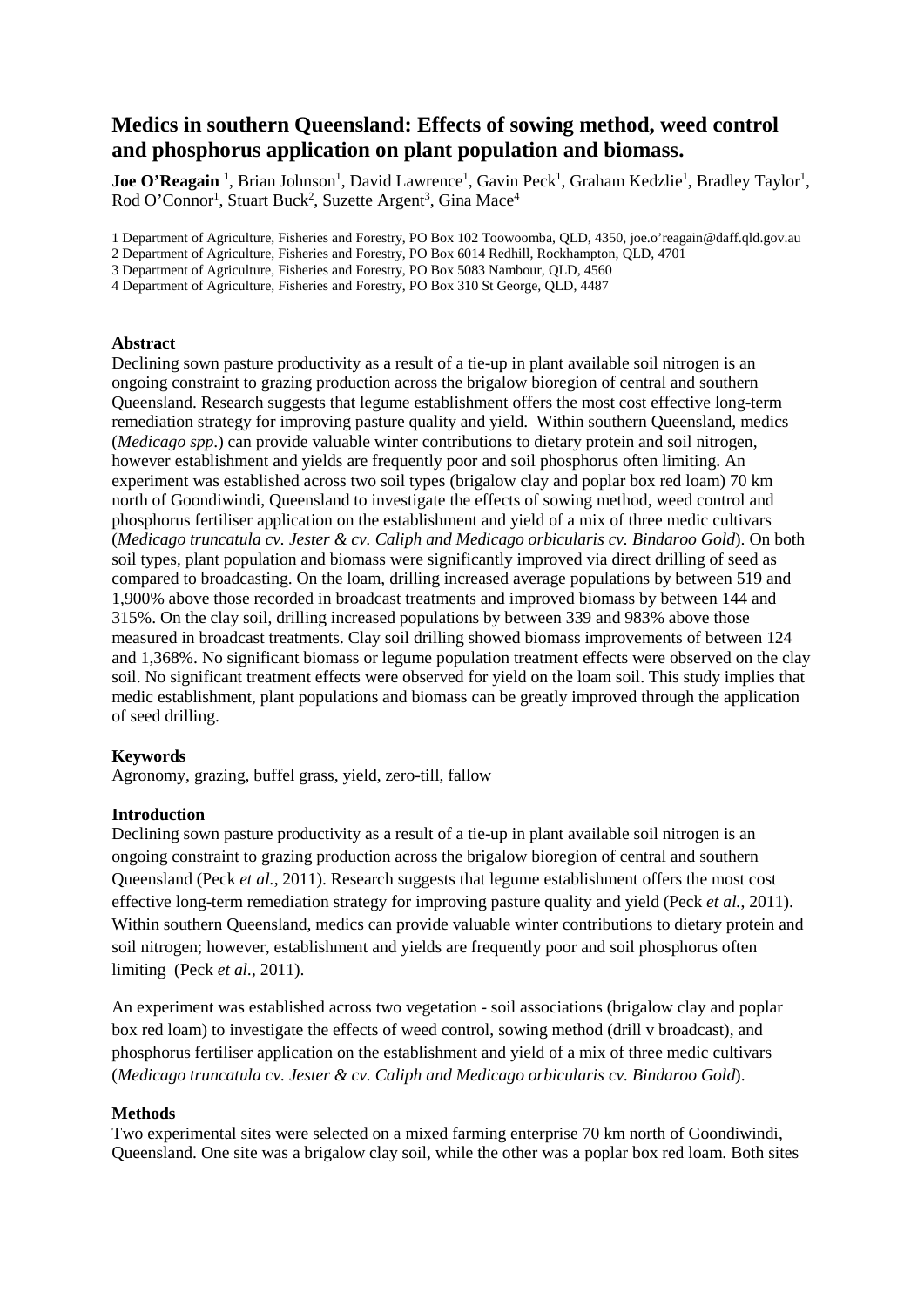were dominated by buffel grass (*Pennisetum ciliare*). The sites consisted of four replicated treatment plots, each 20m x 5m in size.

Both sites were fallowed for a period of six months via either zero-till herbicide application or cultivation. The seedbed fallow preparations can be summarised as follows:

- Zero-till with post-emergent selective herbicide.
- Cultivation with Spinnaker<sup>®</sup> 700 post-emergent herbicide.
- Cultivation with phosphorus applied at 20kg/ha.
- Cultivation with phosphorus applied at 20kg/ha and Spinnaker<sup>®</sup> 700 post-emergent herbicide.

Zero-till herbicide applications were conducted using a mix of Roundup<sup>®</sup> at 2L/ha and LI-700<sup>®</sup> wetting agent at 250ml/ha. Post-emergent selective herbicide plots were treated as required with either Basagran® at 1L/ha with LI-700® at 200ml/100L or Verdict 520® at 100mls/ha with LI-700® at 200ml/100L. In the cultivation treatments that received post-emergent herbicide, Spinnaker® was applied at a rate of 50g/ha. Chemical active constituents are summarised for all applied herbicides in Appendix 1.

Each plot was divided in half and each half randomly assigned to be planted via either broadcast or drilling means, in late April 2014. An equally weighted mix of three medic cultivars (*Medicago truncatula cv. Jester & cv.Caliph and Medicago orbicularis cv. Bindaroo Gold*) was sown at a total seeding rate 3kg/ha. Drilling was conducted using a single disc planter with seeds planted to a shallow depth (<10mm). Broadcasting was done by hand. Phosphorus was applied at the time of planting at a rate of 20kg/ha in the form of superphosphate via shallow tines to the relevant plots. Rigid mesh grazing exclosures (2m x 1m) were erected in in the centre of each half of each plot (one in the broadcast end and one in the drilled end). Plots were measured within the grazing exclosures for plant population and total medic dry matter using 1m x 1m quadrats at the end of September 2014.

## **Results & Discussion**

Plant population and biomass data for both soil types is presented in figures 1 and 2. Table 1 summarises treatments for which significant differences in plant population and biomass were measured. As previous work and industry observation have shown yields and populations were higher on the clay soil than on the loam (Table 1, Figure 1 and Figure 2) (Lawrence and French, 1992 , Peck *et al.*, 2011). On both soil types, total plant population and biomass were significantly improved with direct drilling of seed as compared to broadcasting (Table 1, Figure 1 and Figure 2). On the loam, drilling increased average populations by between 519 and 1,900% above those recorded in broadcast treatments and improved biomass by between 144 and 315%. On the clay soil, drilling increased populations by between 339 and 983% above those measured in broadcast treatments. Clay soil drilling showed biomass improvements of between 124 and 1,368%. Loam soil broadcasted legume populations were significantly higher on cultivated seedbeds as compared to zero-till seedbeds. Cultivation, in combination with Spinnaker® post-emergent weed control produced significantly higher legume populations than all other loam soil treatments. No significant biomass or legume population treatment effects were observed on the clay soil. No significant treatment effects were observed for yield on the loam soil.

Observation of graphically presented mean data for yield and biomass (Figure 1 and Figure 2) appears to hint at other possible interactions which may warrant further investigation. For instance on the loam, phosphorus application appears to benefit biomass production. On the clay soil, Spinnaker<sup>®</sup> may have had an antagonistic effect on legume biomass and population. Neither of these observations are statistically verifiable with the existing data set, however given the limited degrees of freedom within the statistical analysis (3 for treatment and 4 for sowing method), future experiments could be better designed to investigate these factors further.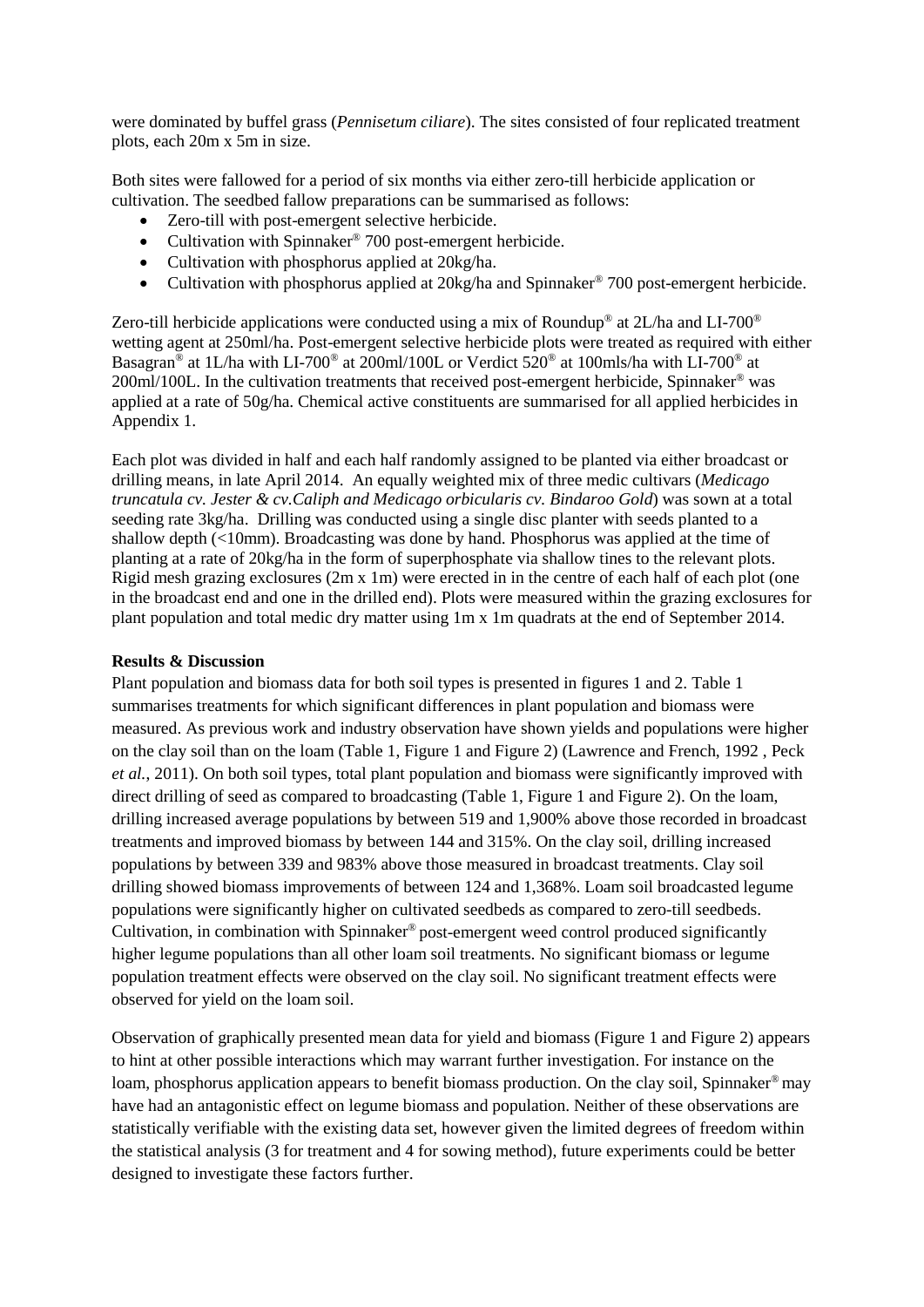|                                   |                      | Loam                     |                                          | <b>Clay</b>              |                                   |
|-----------------------------------|----------------------|--------------------------|------------------------------------------|--------------------------|-----------------------------------|
| <b>Treatment</b>                  | <b>Sowing method</b> | <b>Mean</b><br>Plants/m2 | <b>Mean</b><br><b>Biomass</b><br>(kg/ha) | <b>Mean</b><br>Plants/m2 | Mean<br><b>Biomass</b><br>(kg/ha) |
| Zero-till, post-<br>em. Herbicide | <b>Broadcast</b>     | 0.7a                     |                                          |                          |                                   |
| Cult, Spinnaker®                  | <b>Broadcast</b>     | 4.3ab                    | 231                                      | 7.8                      | 260                               |
| Cult, P                           | <b>Broadcast</b>     | 5.3ab                    |                                          |                          |                                   |
| Cult, P,                          | <b>Broadcast</b>     | 4.0ab                    |                                          |                          |                                   |
| Spinnaker <sup>®</sup>            |                      |                          |                                          |                          |                                   |
| Zero-till, post-<br>em. Herbicide | Drill                | 13.3b                    |                                          |                          |                                   |
| Cult, Spinnaker <sup>®</sup>      | Drill                | 46.3d                    | 704.5                                    | 47.3                     | 915                               |
| Cult, P                           | Drill                | 33.0c                    |                                          |                          |                                   |
| Cult, P,                          | Drill                | 27.0c                    |                                          |                          |                                   |
| Spinnaker <sup>®</sup>            |                      |                          |                                          |                          |                                   |
|                                   | LSD:                 | 9.94                     | 503.35                                   | 12.46                    | 516.65                            |
|                                   | <b>P</b> value:      | 0.015                    | 0.021                                    | < 0.001                  | 0.016                             |

**Table 1: Summarised mean legume numbers (plants/m2) and biomass (kg/ha) for clay and loam soil types. Treatments demonstrating significant difference are nominated.**



Figure 1: Average total medic dry matter yield (kg/ha) and plant population (plants/m<sup>2</sup>) responses to **varying seedbed treatments at the loam site.**